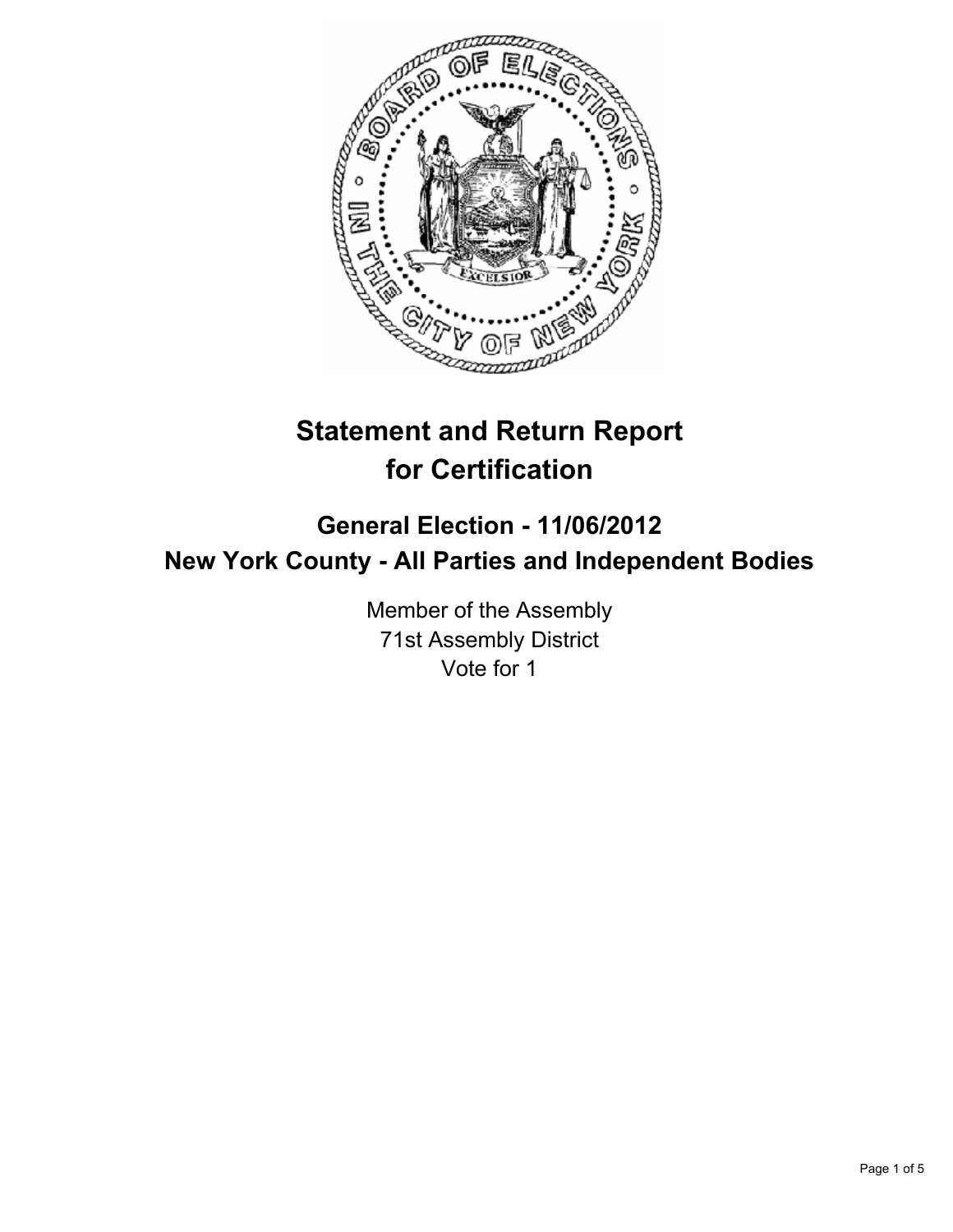

#### **Assembly District 71**

| <b>PUBLIC COUNTER</b>                                    | 42,054 |
|----------------------------------------------------------|--------|
| <b>EMERGENCY</b>                                         | 57     |
| ABSENTEE/MILITARY                                        | 1,060  |
| <b>FEDERAL</b>                                           | 379    |
| SPECIAL PRESIDENTIAL                                     | 0      |
| AFFIDAVIT                                                | 4,588  |
| <b>Total Ballots</b>                                     | 48,138 |
| Less - Inapplicable Federal/Special Presidential Ballots | (379)  |
| <b>Total Applicable Ballots</b>                          | 47,759 |
| HERMAN D FARRELL JR. (DEMOCRATIC)                        | 36,220 |
| ALICIA BARKSDALE (WRITE-IN)                              | 1      |
| ALONZO MOSLEY (WRITE-IN)                                 | 1      |
| ANTHONY CASTELLO (WRITE-IN)                              | 1      |
| ARIELLA BERLINER (WRITE-IN)                              | 1      |
| AUTRY PRVITT (WRITE-IN)                                  | 2      |
| BILL MOYER (WRITE-IN)                                    | 1      |
| CARLOS VELASQUEZ (WRITE-IN)                              | 1      |
| DENNIS O'LEARY (WRITE-IN)                                | 1      |
| DON GILMORE (WRITE-IN)                                   | 1      |
| EUDO BAGGINS (WRITE-IN)                                  | 1      |
| <b>GABRIEL SPECIALE (WRITE-IN)</b>                       | 1      |
| <b>GABRIELA ROSE (WRITE-IN)</b>                          | 2      |
| JOHN F. RUDY (WRITE-IN)                                  | 1      |
| KAREN PHILLIPS (WRITE-IN)                                | 1      |
| KATHERYN DANIELS (WRITE-IN)                              | 1      |
| KEITH WRIGHT (WRITE-IN)                                  | 1      |
| KELLEY BAYO (WRITE-IN)                                   | 1      |
| LYDIA CALLIS (WRITE-IN)                                  | 1      |
| MATT NELKO (WRITE-IN)                                    | 1      |
| MICHAEL MCNEIL (WRITE-IN)                                | 1      |
| MICHEAL RUDAMAN (WRITE-IN)                               | 1      |
| MONIQUE WASHINGTON (WRITE-IN)                            | 1      |
| NEER ASHERIE (WRITE-IN)                                  | 2      |
| NEER ASHERRE (WRITE-IN)                                  | 1      |
| PAUL SNATCHKO (WRITE-IN)                                 | 2      |
| PETE CEPHAS (WRITE-IN)                                   | 1      |
| RAFAEL HERNANDEZ (WRITE-IN)                              | 1      |
| RICHARD CIPOLLA (WRITE-IN)                               | 1      |
| ROBERT ZOOZ (WRITE-IN)                                   | 1      |
| RON PAUL (WRITE-IN)                                      | 1      |
| ROSE BEVANS (WRITE-IN)                                   | 1      |
| SAUL CLATEMAN (WRITE-IN)                                 | 1      |
| STEVEN RUIZ (WRITE-IN)                                   | 1      |
| THERESA DESCLEO (WRITE-IN)                               | 1      |
| TREY ANASTASIO (WRITE-IN)                                | 1      |
| UNATTRIBUTABLE WRITE-IN (WRITE-IN)                       | 27     |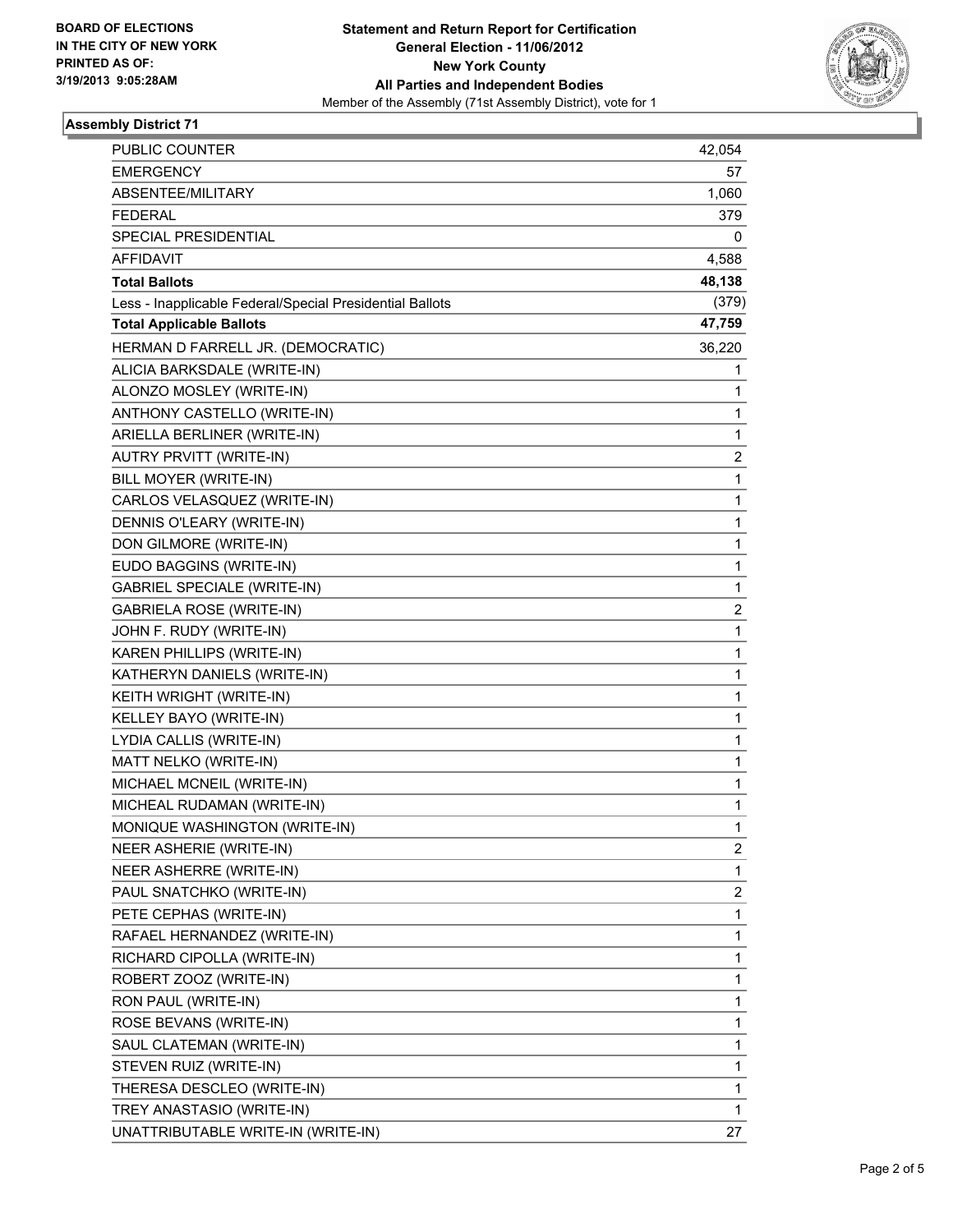

### **Assembly District 71**

| VANCE STORKLY (WRITE-IN) |        |
|--------------------------|--------|
| WILLIAM FERNS (WRITE-IN) |        |
| <b>Total Votes</b>       | 36,288 |
| Unrecorded               | 11.471 |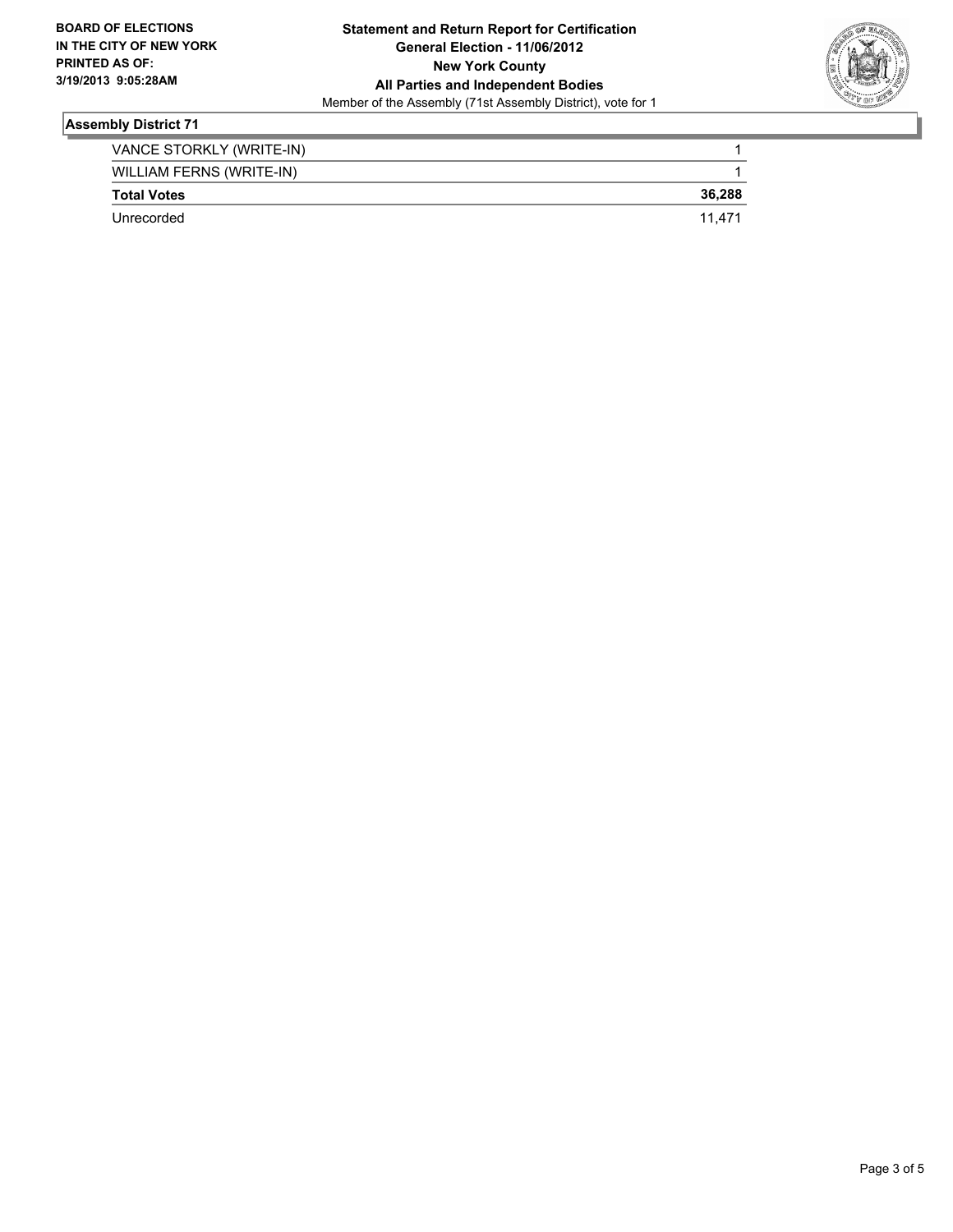

#### **Total for Member of the Assembly (71st Assembly District) - New York County**

| PUBLIC COUNTER                                           | 42,054         |
|----------------------------------------------------------|----------------|
| <b>EMERGENCY</b>                                         | 57             |
| ABSENTEE/MILITARY                                        | 1,060          |
| <b>FEDERAL</b>                                           | 379.           |
| SPECIAL PRESIDENTIAL                                     | 0              |
| AFFIDAVIT                                                | 4,588          |
| <b>Total Ballots</b>                                     | 48,138         |
| Less - Inapplicable Federal/Special Presidential Ballots | (379)          |
| <b>Total Applicable Ballots</b>                          | 47,759         |
| HERMAN D FARRELL JR. (DEMOCRATIC)                        | 36,220         |
| ALICIA BARKSDALE (WRITE-IN)                              | 1              |
| ALONZO MOSLEY (WRITE-IN)                                 | 1              |
| ANTHONY CASTELLO (WRITE-IN)                              | 1              |
| ARIELLA BERLINER (WRITE-IN)                              | 1              |
| AUTRY PRVITT (WRITE-IN)                                  | $\overline{2}$ |
| BILL MOYER (WRITE-IN)                                    | 1              |
| CARLOS VELASQUEZ (WRITE-IN)                              | 1              |
| DENNIS O'LEARY (WRITE-IN)                                | 1              |
| DON GILMORE (WRITE-IN)                                   | 1              |
| EUDO BAGGINS (WRITE-IN)                                  | $\mathbf 1$    |
| <b>GABRIEL SPECIALE (WRITE-IN)</b>                       | 1              |
| <b>GABRIELA ROSE (WRITE-IN)</b>                          | 2              |
| JOHN F. RUDY (WRITE-IN)                                  | 1              |
| KAREN PHILLIPS (WRITE-IN)                                | 1              |
| KATHERYN DANIELS (WRITE-IN)                              | 1              |
| KEITH WRIGHT (WRITE-IN)                                  | $\mathbf 1$    |
| KELLEY BAYO (WRITE-IN)                                   | 1              |
| LYDIA CALLIS (WRITE-IN)                                  | 1              |
| MATT NELKO (WRITE-IN)                                    | 1              |
| MICHAEL MCNEIL (WRITE-IN)                                | 1              |
| MICHEAL RUDAMAN (WRITE-IN)                               | 1              |
| MONIQUE WASHINGTON (WRITE-IN)                            | $\mathbf{1}$   |
| NEER ASHERIE (WRITE-IN)                                  | $\mathbf{2}$   |
| NEER ASHERRE (WRITE-IN)                                  | 1              |
| PAUL SNATCHKO (WRITE-IN)                                 | 2              |
| PETE CEPHAS (WRITE-IN)                                   | 1              |
| RAFAEL HERNANDEZ (WRITE-IN)                              | 1              |
| RICHARD CIPOLLA (WRITE-IN)                               | 1              |
| ROBERT ZOOZ (WRITE-IN)                                   | 1              |
| RON PAUL (WRITE-IN)                                      | 1              |
| ROSE BEVANS (WRITE-IN)                                   | 1              |
| SAUL CLATEMAN (WRITE-IN)                                 | 1              |
| STEVEN RUIZ (WRITE-IN)                                   | 1              |
| THERESA DESCLEO (WRITE-IN)                               | 1              |
| TREY ANASTASIO (WRITE-IN)                                | 1              |
| UNATTRIBUTABLE WRITE-IN (WRITE-IN)                       | 27             |
|                                                          |                |